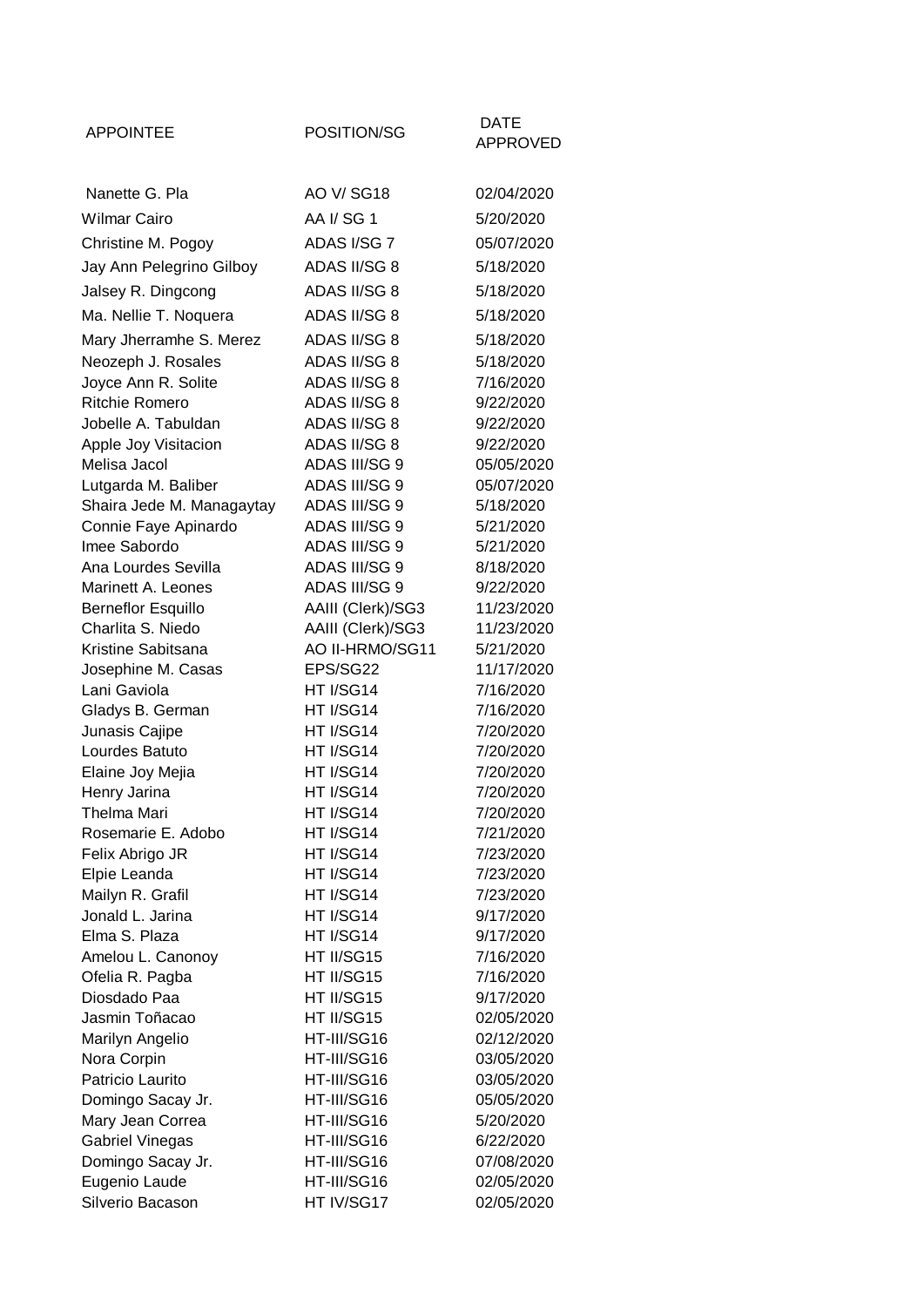| Helen C. Yu                           | HT-III/SG16     | 01/08/2020 |
|---------------------------------------|-----------------|------------|
| Cynthia Borrinaga                     | HT-III/SG16     | 02/05/2020 |
| Josephine Contapay                    | MT I/SG18       | 05/05/2020 |
| <b>Mayeth Mulles</b>                  | MT I/SG18       | 06/01/2020 |
| <b>Flor Salazar</b>                   | MT I/SG18       | 06/01/2020 |
| <b>Annabel Panit</b>                  | MT I/SG18       | 7/21/2020  |
| Josephine Agustin                     | Nurse II/SG15   | 03/05/2020 |
| Apple Joy L. Quijano                  | Nurse II/SG15   | 8/18/2020  |
| Zhazha Mae Miralles                   | Nurse II/SG15   | 02/05/2020 |
| Aida C. Cabrera                       | PSDS/SG22       | 09/09/2020 |
| Elsie Tan                             | PSDS/SG22       | 10/20/2020 |
| Lutheshane G. Gutierrez               | SEPS/SG 19      | 10/29/2020 |
| Rachelle Dado                         | SP I/SG19       | 02/05/2020 |
| Mae Ann Shailyn Pazon                 | SPST I/SG13     | 06/01/2020 |
| Michael John Binal                    | SPST I/SG13     | 06/01/2020 |
| Juf Ian D. Zuasula                    | <b>T I/SG11</b> | 12/04/2020 |
| Anabel P. Sabinay                     | <b>T I/SG11</b> | 12/10/2020 |
| Samuel S. Celino                      | <b>T I/SG11</b> | 12/10/2020 |
| Ronalie S. Ramirez                    | <b>T I/SG11</b> | 12/10/2020 |
| Rovie Joy Q. Fiel                     | <b>T I/SG11</b> | 02/11/2020 |
| Leah Mae Dadizon                      | <b>T I/SG11</b> | 02/11/2020 |
| Valerie S. Casulla                    | <b>T I/SG11</b> | 02/11/2020 |
| Darwyn Garcia                         | <b>T I/SG11</b> | 03/05/2020 |
| Shiena Mae Siat                       | <b>T I/SG11</b> | 03/05/2020 |
| Ma. Camela Angela D. Bacordo T I/SG11 |                 | 05/05/2020 |
| Lea Jean R. Suarez                    | <b>T I/SG11</b> | 05/05/2020 |
| Jonald Jake G. Escoton                | <b>T I/SG11</b> | 8/18/2020  |
| Mirasol A. Mahinay                    | <b>T I/SG11</b> | 8/27/2020  |
| Jonald Jake G. Escoton                | <b>T I/SG11</b> | 8/27/2020  |
| Anita J. Radam                        | <b>T I/SG11</b> | 9/17/2020  |
| Hazel C. Famor                        | <b>T I/SG11</b> | 9/22/2020  |
| Rovie Joy Q. Fiel                     | <b>T I/SG11</b> | 9/22/2020  |
| Andrew Von Rosario                    | <b>T I/SG11</b> | 9/22/2020  |
| Kent Jimboy Panis                     | <b>T I/SG11</b> | 9/22/2020  |
| Maria Dailyn C. Peñaflor              | <b>T I/SG11</b> | 11/17/2020 |
| Judy Ann N. Cautiver                  | <b>T I/SG11</b> | 11/23/2020 |
| Mary Juliene A. Ejorcadas             | <b>T I/SG11</b> | 12/03/2020 |
| Mark Vylner Tangpuz                   | <b>T I/SG11</b> | 12/03/2020 |
| Gem Benneth G. Camarines              | <b>T I/SG11</b> | 12/10/2020 |
| <b>Richard B. Nierras</b>             | <b>T I/SG11</b> | 12/10/2020 |
| Gina D. De Dios                       | <b>T I/SG11</b> | 12/10/2020 |
| Princess Micah T. Corpin              | <b>T I/SG11</b> | 12/10/2020 |
| Jhona P. Cacharo                      | <b>T I/SG11</b> | 12/18/2020 |
| Jea A. Manguing-Yubal                 | <b>T I/SG11</b> | 12/15/2020 |
| <b>Rachel Cervantes</b>               | <b>T I/SG11</b> | 05/12/2020 |
| Jenah Pearl S. Dayoha                 | <b>T I/SG11</b> | 05/12/2020 |
| Harold Cezar                          | <b>T I/SG11</b> | 05/12/2020 |
| Yvonne Lauron                         | <b>T I/SG11</b> | 05/12/2020 |
| Jorym Alcero                          | <b>T I/SG11</b> | 05/12/2020 |
| Gerardo Machete                       | <b>T I/SG11</b> | 5/14/2020  |
| Elpedio T. Esperanza Jr.              | <b>T I/SG11</b> | 5/18/2020  |
| Elpedio T. Esperanza Jr.              | <b>T I/SG11</b> | 5/21/2020  |
| Julie Fe Tabon                        | <b>T I/SG11</b> | 06/01/2020 |
| Fatima Jinky Sali                     | <b>T I/SG11</b> | 07/03/2020 |
| Kircia Cloe Roble                     | <b>T I/SG11</b> | 12/03/2020 |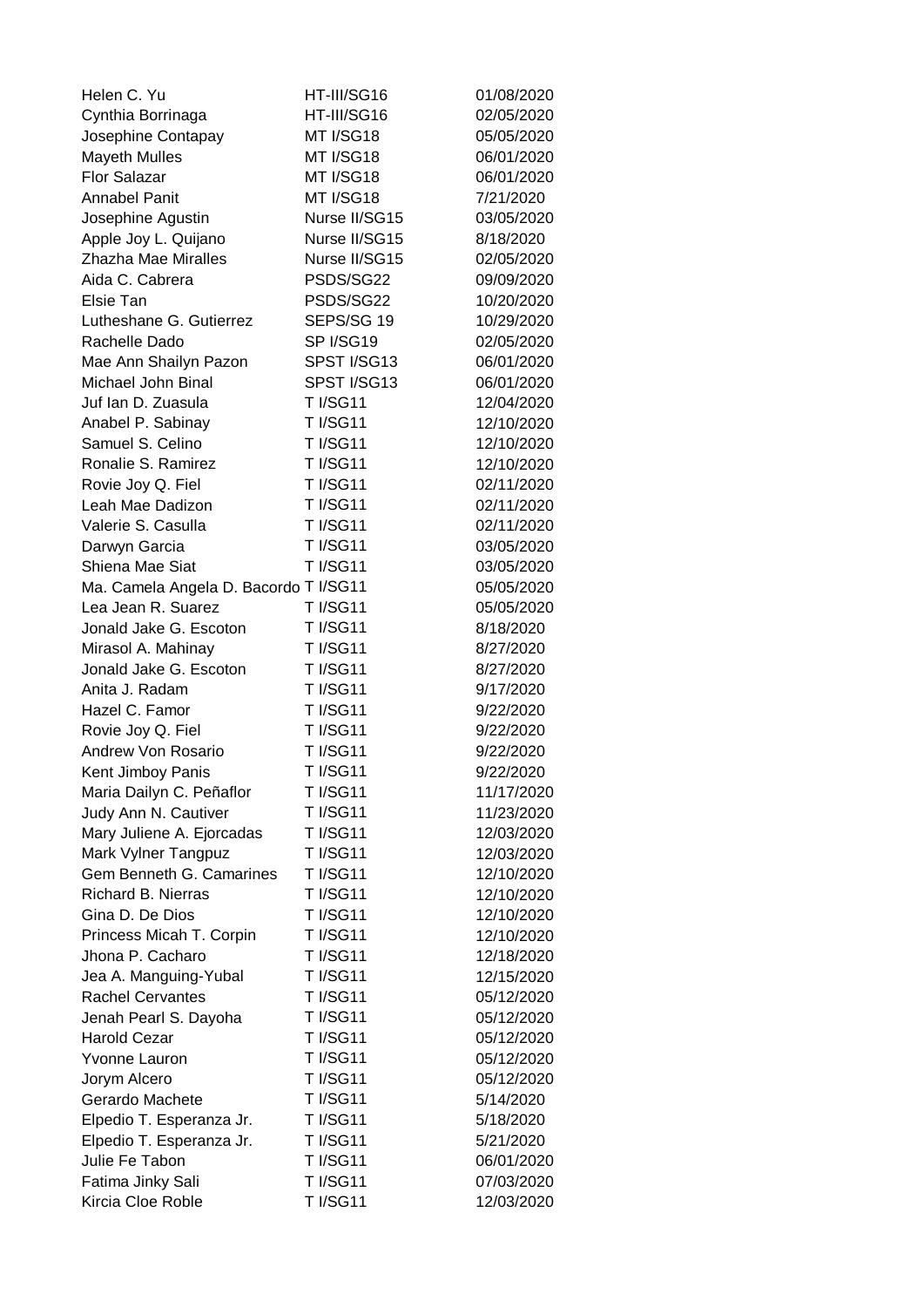| Ace Dexter P. Corpin      | <b>T</b> I/SG11  | 12/10/2020 |
|---------------------------|------------------|------------|
| Oliver B. Jaguines        | <b>T I/SG11</b>  | 12/10/2020 |
| Belinda M. Llorono        | <b>T II/SG12</b> | 11/23/2020 |
| <b>Teresa Salazar</b>     | T II/SG12        | 11/25/2020 |
| Vea Mae Villacrusis       | T II/SG12        | 11/25/2020 |
| <b>Renalyn Salut</b>      | T II/SG12        | 11/25/2020 |
| Jayrom P. Ubal            | T II/SG12        | 12/03/2020 |
| <b>Charity Andales</b>    | <b>T II/SG12</b> | 12/03/2020 |
| <b>Marvin Villaflor</b>   | T II/SG12        | 12/03/2020 |
| Juvy Ann G. Pabon         | <b>T II/SG12</b> | 12/03/2020 |
| <b>Rinalyn Norio</b>      | T II/SG12        | 12/03/2020 |
| Jonathan Bacolod          | T II/SG12        | 12/03/2020 |
| Karen Joy Balao           | <b>T II/SG12</b> | 12/03/2020 |
| Rhee Antonette Balondo    | <b>T II/SG12</b> | 12/04/2020 |
| Adrian Fred B. Ampong     | <b>T II/SG12</b> | 12/10/2020 |
| Carlos C. Sandatan        | T II/SG12        | 12/10/2020 |
| Sherlyn C. Logro          | T II/SG12        | 12/10/2020 |
| Belinda M. Llorono        | <b>T II/SG12</b> | 12/10/2020 |
| Djoren Fe A. Cañezo       | T II/SG12        | 12/10/2020 |
| Rosafer C. Corpin         | <b>T II/SG12</b> | 12/10/2020 |
| Marianito R. Salipot      | T II/SG12        | 12/10/2020 |
| Mary Joy B. Dagasdas      | T II/SG12        | 12/18/2020 |
| Rhodora Gabing            | <b>T II/SG12</b> | 05/05/2020 |
| Daisy R. Delis            | <b>T II/SG12</b> | 05/05/2020 |
| Juliea Ann Astada         | <b>T II/SG12</b> | 05/05/2020 |
| Rosie Delos Reyes         | T II/SG12        | 05/05/2020 |
| Angelita M. Moncada       | T II/SG12        | 11/17/2020 |
| Jaymart Famor             | <b>T II/SG12</b> | 11/17/2020 |
| Sarrahgen P. Cerera       | <b>T II/SG12</b> | 11/17/2020 |
| Julian C. Romero          | <b>T II/SG12</b> | 11/25/2020 |
| Ma. Fel Joez P. Gulane    | <b>T II/SG12</b> | 11/25/2020 |
| Dinalyn A. Falguera       | T II/SG12        | 11/25/2020 |
| Reyna E. Orque            | <b>T II/SG12</b> | 11/25/2020 |
| Ronald D. Gato            | T II/SG12        | 12/03/2020 |
| Rodeza N. Otto            | <b>T II/SG12</b> | 12/03/2020 |
| Hernan Cogonon            | <b>T II/SG12</b> | 12/03/2020 |
| Charlotte Jude L. Fadrigo | <b>T II/SG12</b> | 12/03/2020 |
| Teresa C. Onrejas         | <b>T II/SG12</b> | 12/03/2020 |
| Mary Grace I. Sabordo     | T II/SG12        | 12/03/2020 |
| Irish Jane Cabalquinto    | T II/SG12        | 12/03/2020 |
| Yandemar A. Ticoy         | T II/SG12        | 12/10/2020 |
| Aljay S. Tamayo           | T II/SG12        | 12/10/2020 |
| Mara C. Rodrigo           | T II/SG12        | 12/10/2020 |
| Kristy Bella F. Bacalando | T II/SG12        | 12/10/2020 |
| Nena Rose B. Tablate      | T II/SG12        | 12/18/2020 |
| Jean Gervacio             | T II/SG12        | 12/28/2020 |
| Serlane R. Villalino      | <b>T II/SG12</b> | 12/28/2020 |
| Evelyn G. Bernel          | <b>T II/SG12</b> | 12/28/2020 |
| Renne S. Gasatan          | <b>T II/SG12</b> | 05/12/2020 |
| Lilibeth M. Gecera        | <b>T II/SG12</b> | 05/12/2020 |
| <b>Arnel Gonzales</b>     | T II/SG12        | 05/13/2020 |
| <b>Dulcerina Perez</b>    | T II/SG12        | 05/13/2021 |
| Cyril Rapunzel Bunani     | T II/SG12        | 05/13/2022 |
| Sherwin I. Arendayen      | T II/SG12        | 05/13/2023 |
| <b>Sherwin Cautiver</b>   | <b>T II/SG12</b> | 05/14/2020 |
|                           |                  |            |